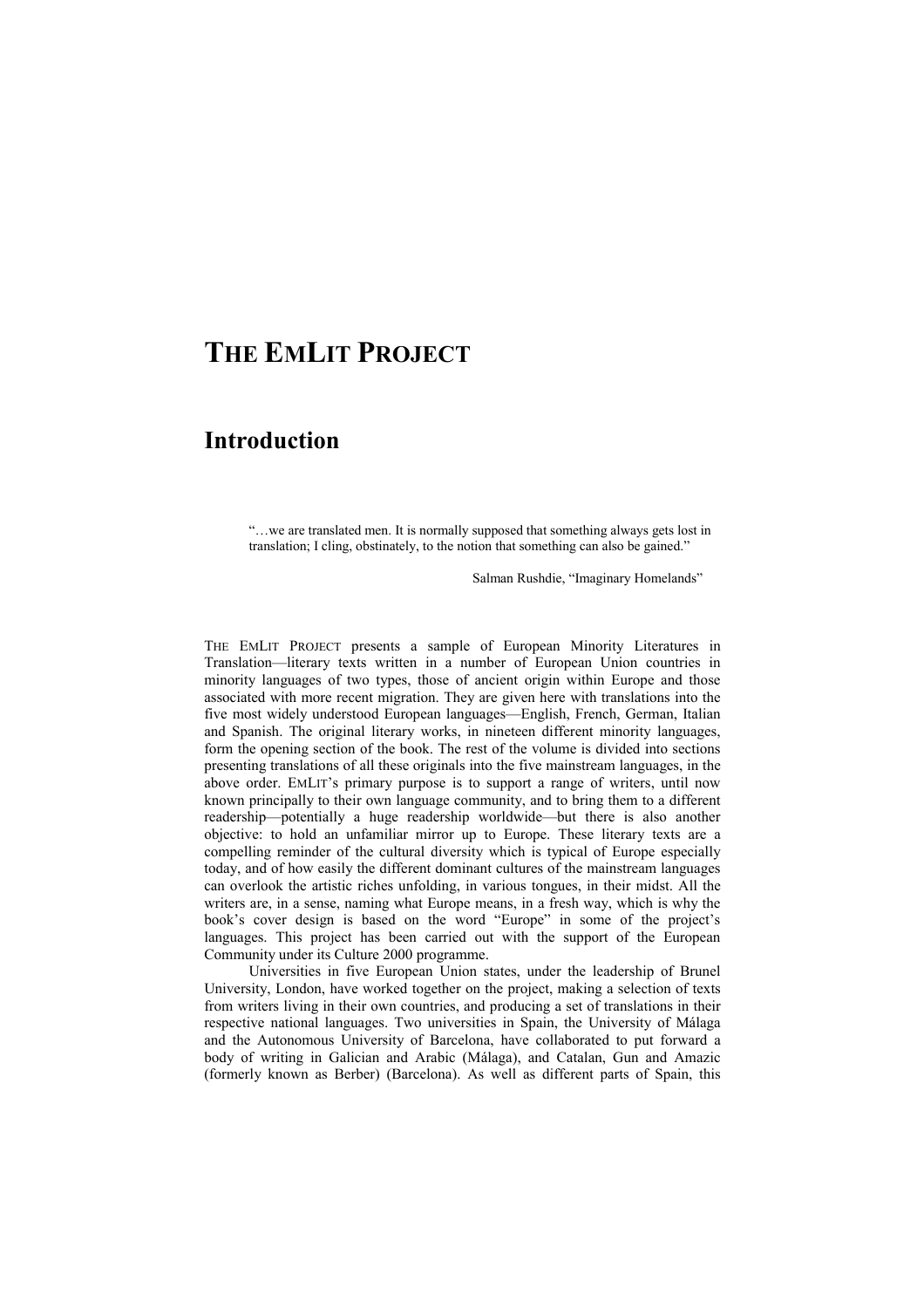brings areas as diverse as West and North Africa, Egypt, Palestine and Iraq into the frame, through European residents with ancestral or personal links to those places. The University of Palermo contributes texts in Sicilian, an ancient language which is still in use, and in Albanian, which is not only the language of many new migrants but has survived in some villages of southern Italy as the language of Albanian communities whose ancestors fled from Turkish persecution in the fifteenth century. From Germany the University of Regensburg offers texts in Sorbian, a Slavic language now confined to two small areas of the east around Cottbus and Bautzen, and also texts in Turkish and Greek from writers whose personal history is a manifest of the post-World War II policy of attracting workers to the former West Germany. The University of Liège in Belgium contributes texts in two regional languages which evolved alongside French—Walloon and Picard—and also writings in Lingala, a language brought to Europe by migrants from Subsaharan Africa, particularly the Congo region. Britain's contribution is divided between texts in two of the ancient Celtic languages of the British Isles, Scottish Gaelic and Welsh, and writings in four of the many South Asian languages in use in the UK today: Hindi, Urdu, Bengali and Sinhala. Obviously the postcolonial history of the European empires is evident in some of these demographic patterns.

Europe is clearly no one thing, and never has been, with its complex and always changing history of the movement and mingling of peoples, their cultures and their languages. Celtic languages were once spoken throughout the British Isles, for example, but newcomers imposed new languages, out of which English, itself a hybrid, emerged. In some instances a language associated today with relatively recent migration may actually have been in use in the country of arrival for several centuries, as is the case with Arabic in Spain, or Albanian in Italy. It is worth remembering that every minority language is in some sense a majority language too—developing historically as the principal language of a distinct community, and serving still as the main language of a particular group, whether that be as large as the population of Catalunya or as small as a single family, somewhere in Europe, isolated from other speakers of their mother tongue. To help understanding of the specific circumstances, each European minority language represented in the project comes with notes on its social and linguistic position, and for each author there is a short biography.

Clearly, definitions of what constitutes a language—whether a dialect is a language, for instance—and of what constitutes a minority group are recurrent topics of academic discussion. However, for the purposes of this project it will be selfevident that the terms are interpreted broadly. Any language used by a minority in demographic terms (measured against the national population) is here regarded as a minority language. That said, Catalan is clearly in a very different position, socially, from, say, Scottish Gaelic, in terms of numbers of speakers and the prognosis of the language's future. Certain of the "minority" languages in the project, here representing minority communities within Europe, are spoken by huge populations elsewhere. Writers using languages such as Hindi, Urdu, Bengali and Arabic have a potentially enormous global readership. Other languages in the project are under threat of extinction. Initial plans, in fact, included a language which proved to have already effectively crossed that great divide, Caló in Spain. However, there are also some success stories. Sorbian, for instance, has been brought back from the brink since the 1960s by social policy, with academic support from the University of Leipzig. The situation of a language is never static, and the best strategies to keep a minority's language fully alive, as bilingualism and assimilation become the norm, are still under discussion.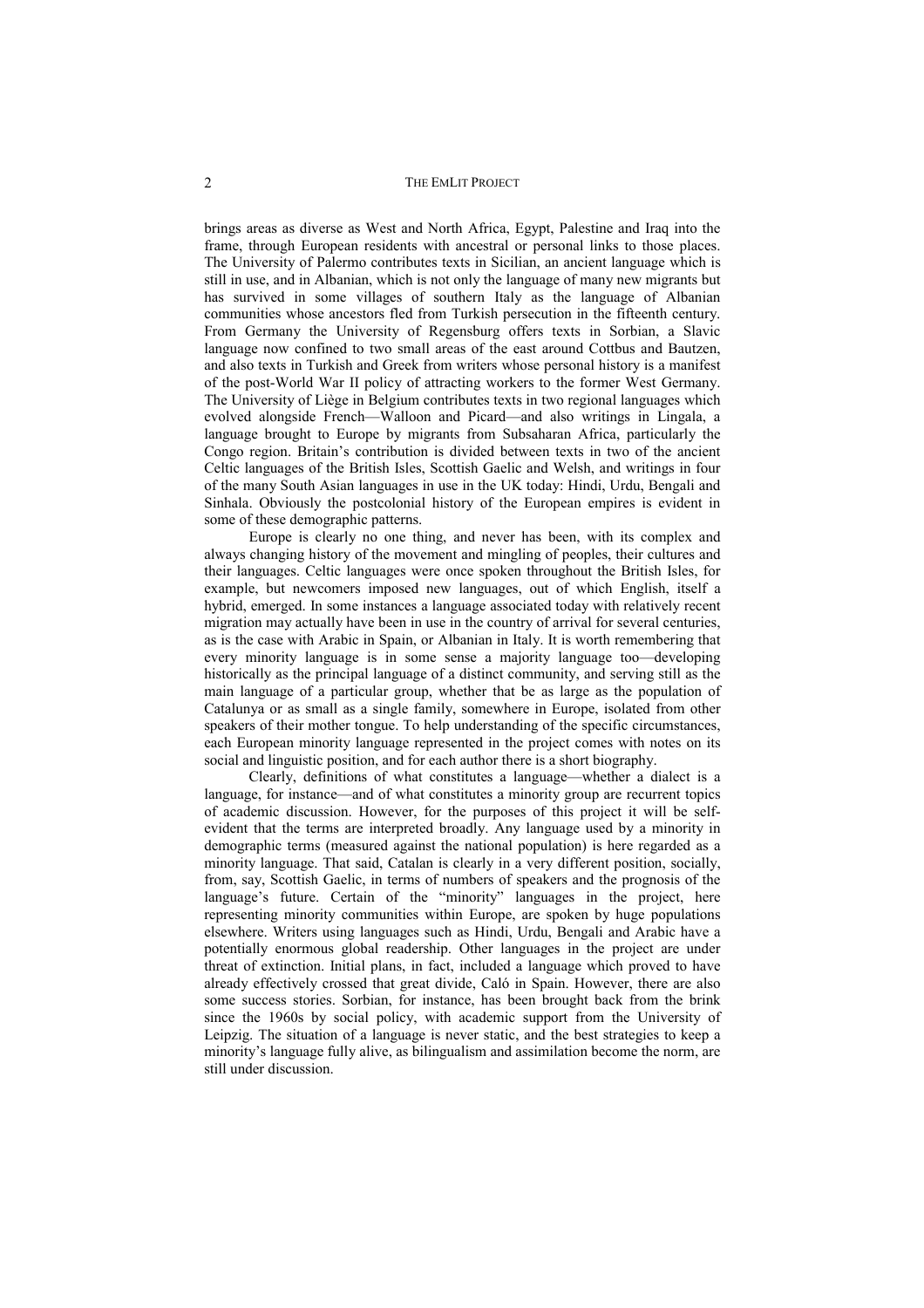## INTRODUCTION 3

Not surprisingly, some of the works address the question of language itself, and the issues around translation, which, with their practical and philosophical dimensions, are a further subject of academic debate. The relationship between source language and target language is not simple, and there are many strategies of translation. Since secondary translation—or a translation of a translation—clearly raises particular difficulties and potential distortions, it is necessary to point out that this project could not happen without an openness to what might also be gained. We have used every opportunity to consult with the authors—who are often the primary translators—and the fine-tuning of the finished translations has in many cases been a collaborative enterprise.

The project's translations are not, generally, the kind of literary translation which makes free with the original. On the contrary, we have attempted to be as faithful as possible to the tone and form of the original works, while hoping that our translations have literary merit of their own. It has been a challenge to see whether in some of the target languages we could come closer to some of the formal properties of the original than perhaps proved possible in its first translation into a mainstream language. Even faced with an original text in a language whose script a translator does not understand, it is possible to "read" the repeated patterns indicating rhyme, for instance. The rhyme in the poems in Urdu, for example, in the opening section, is visible to the reader with no Urdu, through the repetition of line-end patterns—once it is understood that the Arabic script is written from right to left. Readers are invited not to pass over the book's first section—the originals in all their minority languages—but to open their eyes to how they look, their specificity and different grace on the page. Clearly a translation cannot be the same as the original. The work becomes, in a sense, a new work. There will be some losses, but there may also be some gains. It is hoped that the project may, by juxtaposing with the original works a complete set of translations into the five target languages, invite comparison between the versions, for language students and others, and heighten language awareness.

There has probably never been a collection quite like this before. The EMLIT project brings between the covers of one book a body of work of real substance and great interest, with a wide generic range. There are dramas, comic and serious, prose, including stories and memoirs, and poems of many kinds, including such a revered form as the Urdu ghazal. It was not always easy to choose. For reasons of scale, some material had to be left out of the book, but a slightly extended version of the project is available online in Brunel University's free-access e-journal *EnterText*  (www.brunel.ac.uk/faculty/arts/EnterText). Since an integral part of a language's identity is its distinctive music, an introduction to the particular sound of some of EMLIT's languages is provided in the book's accompanying CD. There is, after all, a pleasure to be had from listening to a language's music, whether understood or not.

For many readers of the project, it may come as a surprise to find that in the midst of our contemporary communities, which often seem to be homogenizing all too fast, there is such a hidden wealth of varied writing. Languages are as precious a resource as living species. Like them, they have evolved over many thousands of years, and their preservation ought to be accorded a similar importance. However, the impact of new communication technologies and the extremely rapid global expansion of English mean that many languages are under threat, and that even a position that seems secure today may prove vulnerable in one or two generations. If we care about the loss of languages, we need to raise our awareness of minority language communities now, and work to make them more rather than less visible. Many of those who will produce the literature of the future have difficult choices to make